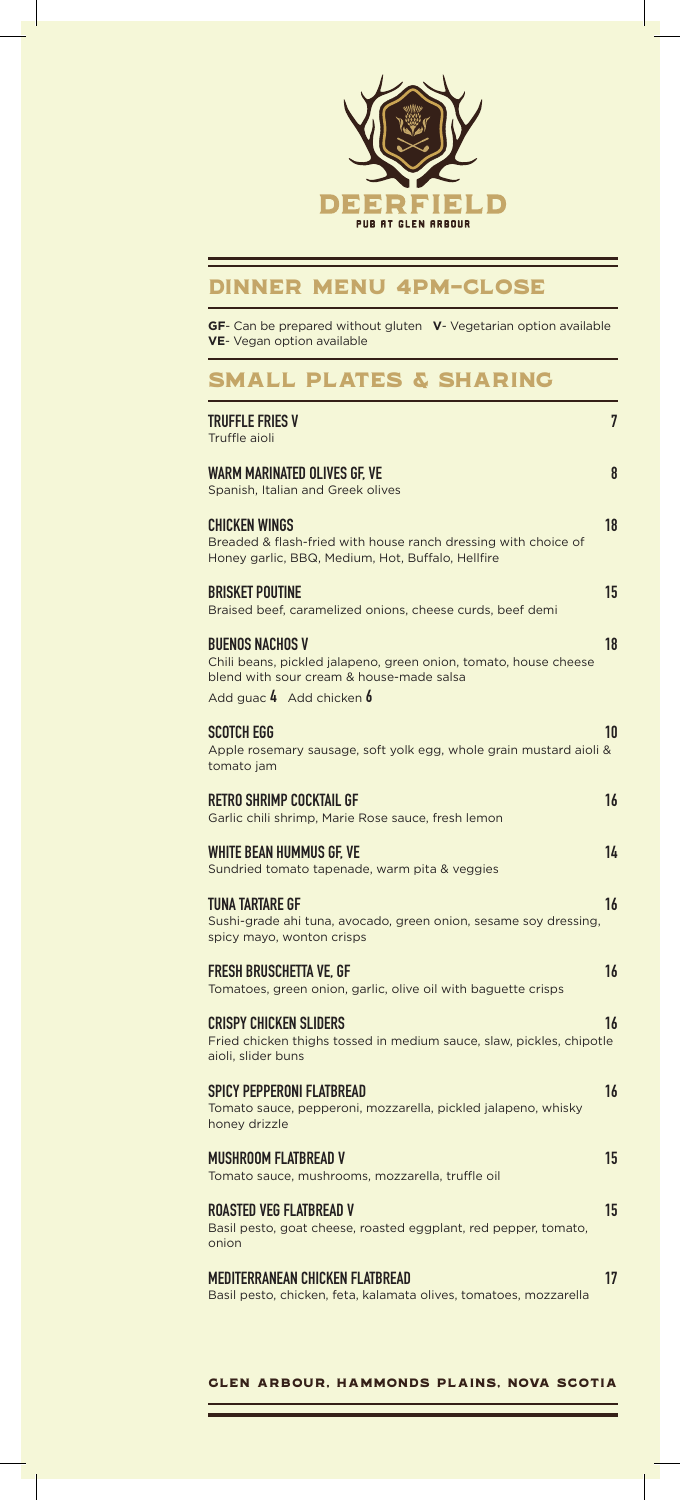

## SOUP & SALADS

#### Glen Arbour, Hammonds Plains, Nova Scotia BERRY SALAD GF, VE 7/16 Mixed greens, strawberries, dried cranberry, blue cheese, cherry tomatoes, granola clusters, poppyseed dressing, balsamic glaze Add chicken 6 Add shrimp 7 CULLEN SEAFOOD CHOWDER GF 10/18 Creamy potato & leek soup, lightly flavoured with smoked salmon, heaps of haddock, Atlantic shrimp with cheddar scone MEDITERRANEAN CHICKPEA SALAD VE 7/16 Chickpeas, pearl couscous, cucumber, cherry tomato, red onion, bell peppers, Greek olives, fresh mint, feta cheese, olive oil dressing Add chicken 6 Add shrimp 7 CLUBHOUSE CHICKEN CAESAR SALAD GF. V Grilled chicken, romaine, red cabbage, cherry tomato, bacon, parmesan, boiled egg, croutons, zingy garlic dressing Add shrimp 7 LARGE PLATES GLENNIE'S BURGER GF 18 AND 18 AND 18 AND 18 1/4lb Angus beef patty, bacon, white cheddar, tomato relish, lettuce, onion, pickle, whole grain mustard aioli, sesame bun KENTUCKY BLUEGRASS BURGER GF 18 18 1/4lb Angus beef patty, bacon, BBQ sauce, blue cheese, caramelized onion, pickles, chipotle aioli, sesame bun ALOO TIKI VEGGIE BURGER GF. V Potato & green pea patty, mint & coriander yogurt sauce, lettuce, onion, tomato, sesame bun CAPRESE CHICKEN CLUB GF 18 Grilled chicken breast, bacon, fresh mozzarella, basil pesto, lettuce, tomato, garlic aioli, herb ciabatta BRAISED BRISKET CHEESESTEAK GF 18 Braised beef, caramelized onions, roasted peppers, jalapeno cheese blend, grainy mustard aioli, toasted hoagie roll **IPA FISH & CHIPS** 16 and 20 and 20 and 20 and 20 and 20 and 20 and 20 and 20 and 20 and 20 and 20 and 20 and 20 Atlantic haddock, Keith's beer batter, fries, slaw, tartar sauce JERK CHICKEN BOWL 20 Jerk chicken skewers, rice, black beans, pineapple mango salsa Add shrimp 7 HIGHLAND STEAK 28 10oz AAA Local Sirloin, sauteed mushrooms, whisky sauce, seasonal vegetables, fingerling potatoes ROASTED RED PEPPER & EGGPLANT LINGUINI V, VE 16 With feta cheese, cherry tomatoes, sundried tomato tapenade<br>Add chicken  $\oint$  Add shrimp  $\hat{I}$ Add shrimp 7 HARISSA BLACKENED SALMON 25 Pan roasted salmon, warm Moroccan couscous salad, mint yogurt sauce TUNA POKE BOWL GF 20 Sushi-grade ahi tuna, avocado, green onion, sesame soy dressing, rice, mixed greens, cucumber, carrot, jalapenos, spicy mayo PAN-SEARED HADDOCK GF 22 Tidal Bay sauce, cherry tomatoes, fried capers, seasonal veg